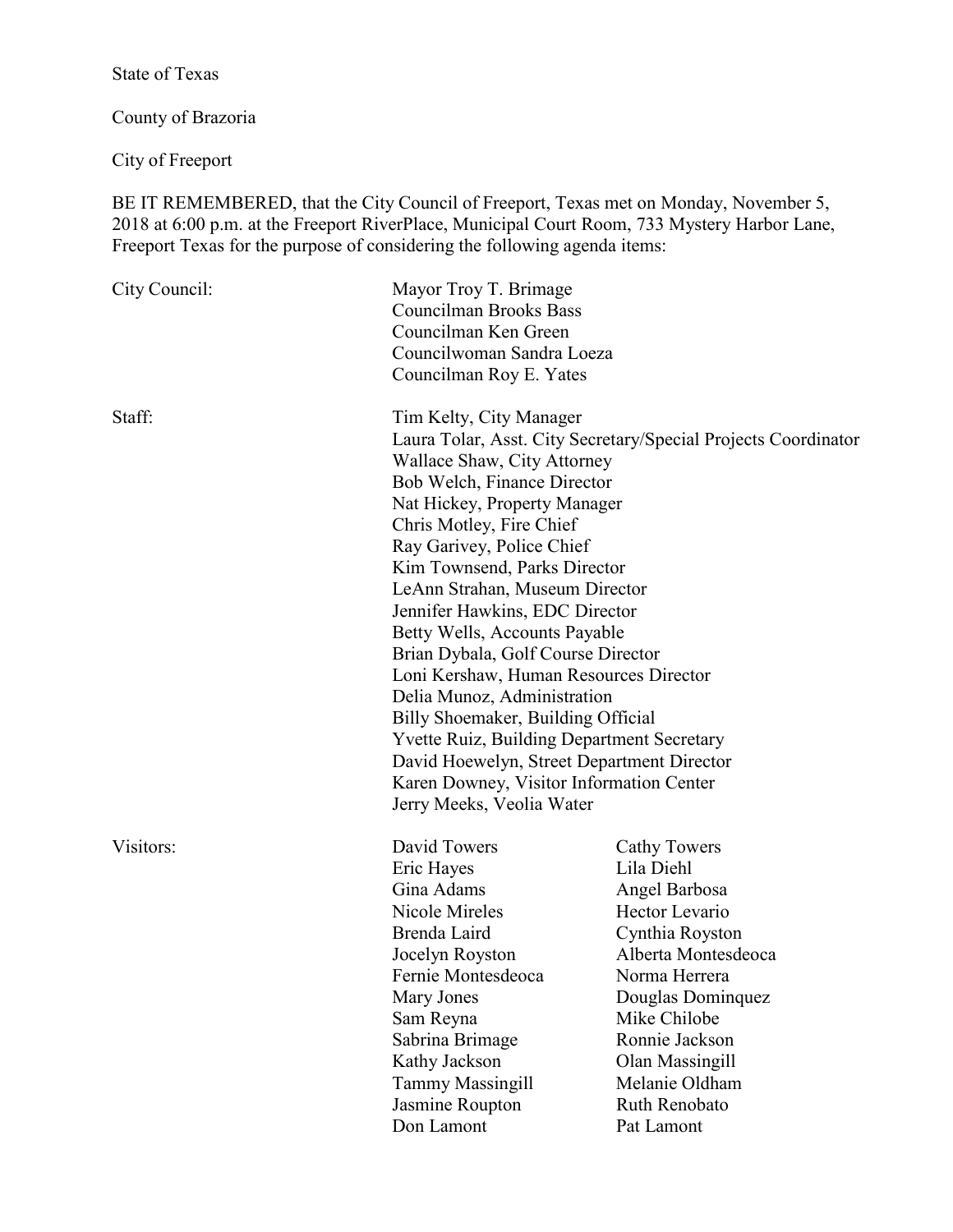Edmeryl Williams Angie Williams Ruben Renobeto Keith Stumbaugh Winston Rossow Tv Morrow Christina Travis Jim Barnett Sandra Barnett Larry Fansher

Manning Rollerson Margaret McMahon

### Call to order.

Mayor Troy T. Brimage called the meeting to order at 6:00 p.m.

Invocation.

Wallace Shaw offered the invocation.

Pledge of Allegiance.

Mayor Troy T. Brimage led the Pledge of Allegiance.

### Citizen's Comments

Doug Dominquez stated that on behalf of the Concerned Citizen's of Freeport Group they offered a warm welcome to new City Manager Tim Kelty. Mr. Dominquez requested an ethics review board stating we have paid approximately one half million dollars in settlements for terminations. He said there had only been infrastructure repair in Wards B  $\&$  D with none in Wards A  $\&$  C and an ethics and review board is needed.

Keith Stumbaugh addressed council as the chairman of the Concerned Citizen's of Freeport Group. He said thank you to Mr. Kelty and that he was a well-qualified candidate. Mr. Stumbaugh presented Mr. Kelty with a vintage map of Freeport from 1959 as an offer of good will.

### Presentations/Announcements

A proclamation was read for Miss Jasmine Royston in recognition of her actions during a recent football game where she stood alone after bad weather to play the Exporter fight song.

## **CONSENT AGENDA**

Consideration and possible action on the approval of City Council meeting minutes from October 15, 2018

Consideration of Resolution No. 2018-2564 amending Resolution No. 2017-2516 approving of submission of grant application for the Crime Victim's Liaison to the office of the Governor to substitute Talbert Troy Brimage, Mayor for Jeff Pynes, former City Manager.

Consideration of approving and authorizing the Mayor to sign an Interlocal Agreement for the Brazoria County Stormwater Quality Coalition.

On a motion by Councilman Bass, seconded by Councilman Yates, with all present voting "Aye", Council unanimously approved all items on the consent agenda.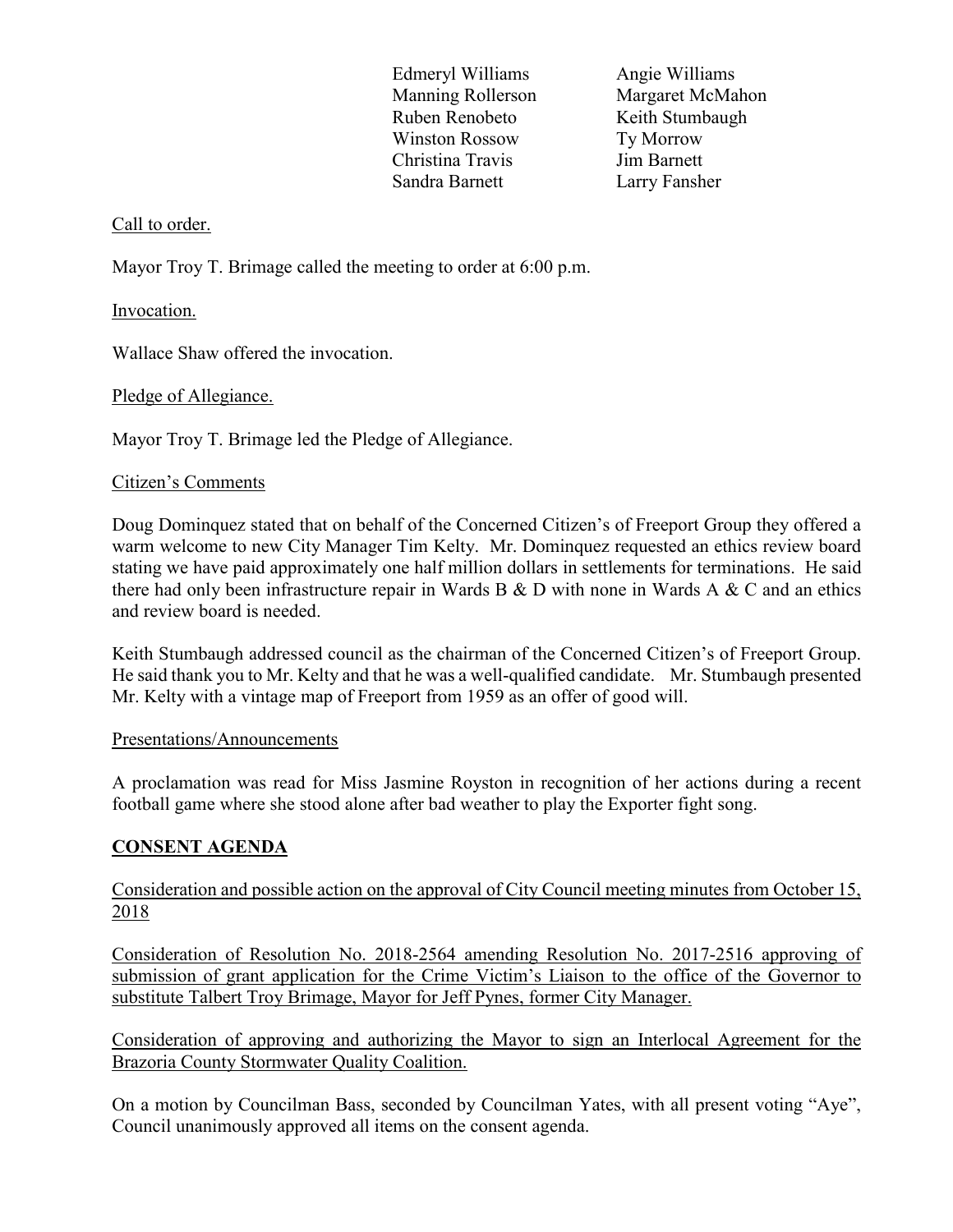## **COUNCIL BUSINESS – REGULAR SESSION:**

**Public Hearing:** Conduct a Joint Public Hearing on, and consider approval of a proposed re-plat of a 24.940-acre tract being the tract conveyed to Crevalle Management Services, LLC. Recorded in County Clerk's file No. 18-032271 of the Brazoria County official records situated in the ASA Mitchell Survey Abstract 97 Brazoria County Texas.

The joint public hearing was called to order at 6:43 pm. The Planning Commission met with a quorum with Stuart Herbst via video call and made a recommendation to Council to approve the proposed replat.

The joint public hearing was closed at 6:46 pm.

On a motion by Councilman Bass, seconded by Councilman Yates, with all present voting "Aye", Council unanimously approved the replat of the of a 24.940-acre tract being the tract conveyed to Crevalle Management Services, LLC. Recorded in County Clerk's file No. 18-032271 of the Brazoria County official records situated in the ASA Mitchell Survey Abstract 97 Brazoria County Texas.

**Public Hearing:** Conduct a Joint Public Hearing on, and consider approval of a proposed replat land survey of 0.014 acres out of Lot 9, Block 798 Velasco townsite City of Freeport.

The joint public hearing was called to order at 6:46 pm. The Planning Commission met with a quorum with Stuart Herbst via video call and made a recommendation to Council to approve the proposed replat.

The joint public hearing was closed at 6:47 pm.

On a motion by Councilman Bass, seconded by Councilman Yates, with all present voting "Aye", Council unanimously approved the replat land survey of 0.014 acres out of Lot 9, Block 798 Velasco townsite City of Freeport.

Consideration of Resolution 2018-2561 authorizing the Mayor to sign and the City Secretary to attest to a deed without warranty conveying the City's interest in Lot 8, Block 8, Velasco Townsite, City of Freeport to the successful bidder

Assistant City Secretary Laura Tolar stated that no bids were received.

No motion was made.

Consideration of the approval of the annual Street Improvement Plan for fiscal year 2018-2019

Street Department Director David Holelwyn reviewed the streets proposed in the new interlocal agreement with Brazoria County in the 2018-2019 budget year.

On a motion by Councilman Yates, seconded by Councilwoman Loeza, with all present voting "Aye", Council unanimously approved the proposed streets for the interlocal agreement with Brazoria County in the 2018-2019 budget year.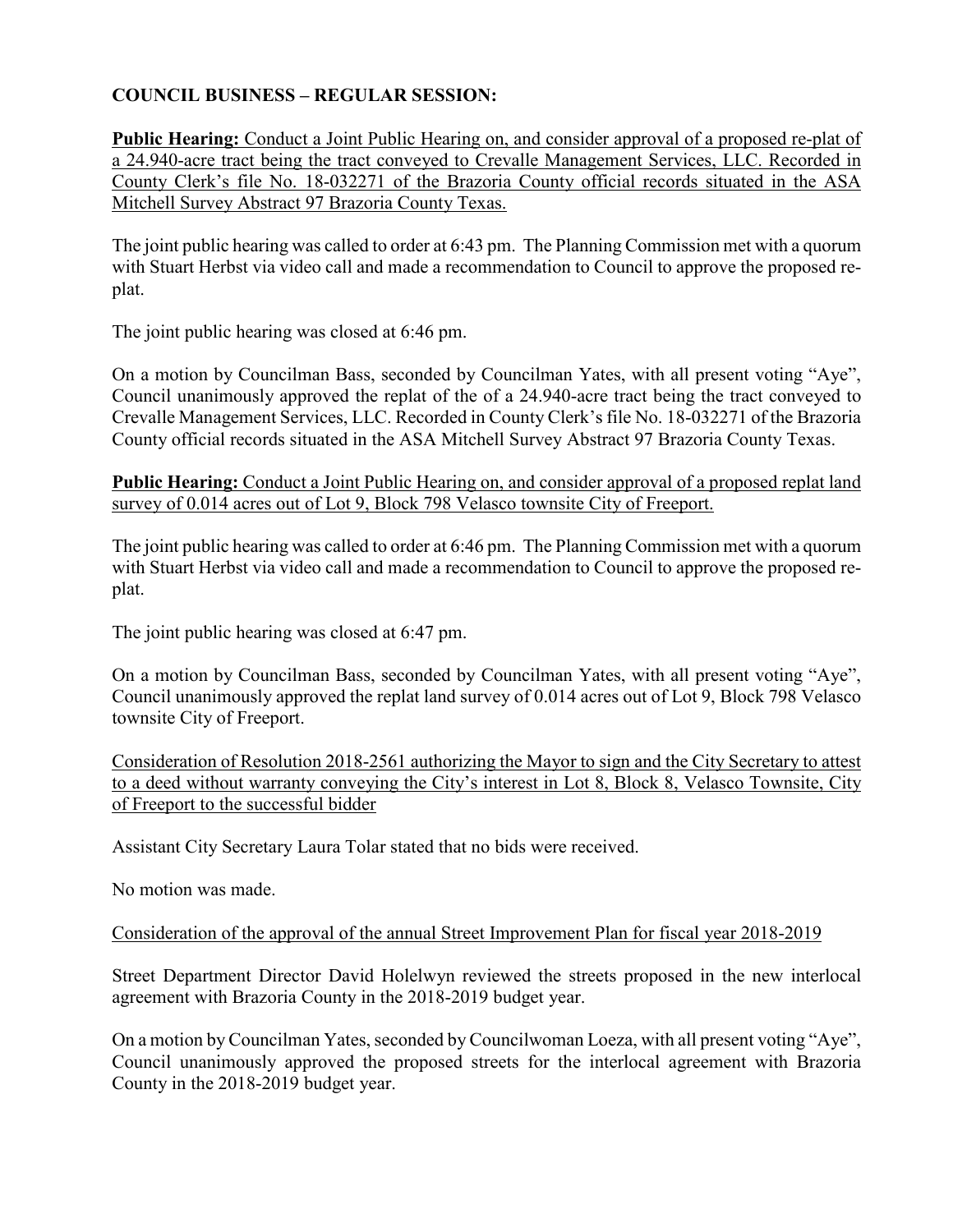Consideration of a Resolution No. 2018-2562 appointing a member of the Economic Development Board

On a motion by Councilman Bass, seconded by Councilwoman Loeza, with all present voting "Aye", Council unanimously approved to table this item.

## Consideration of a Resolution No. 2018-2563 appointing a member of the Planning Commission

Building Official Billy Shoemaker stated that Andrew Dill is the police chaplain and in the Methodist Army and would be a great asset to the commission.

On a motion by Councilman Bass, seconded by Councilman Green, with all present voting "Aye", Council unanimously approved to appoint Andrew Dill as a member of the Planning Commission.

Consideration of Ordinance No. 2018-2560 adding to the modifications of the International Residential Building code, a provision that each dwelling unit shall have a minimum of one thousand three hundred (1,300) square feet of habitable living space, and a provision requiring new residential construction to include at a minimum a single enclosed garage either attached or detached

Building Official Billy Shoemaker stated that this was first proposed about one and a half years ago. Council instructed Mr. Shoemaker to increase the square footage from 1,100 to 1,300 square feet and include an enclosed garage.

On a motion by Councilwoman Loeza, seconded by Councilman Bass, with all present voting "Aye", Council unanimously approved Ordinance No. 2018-2560 adding to the modifications of the International Residential Building code, a provision that each dwelling unit shall have a minimum of one thousand three hundred (1,300) square feet of habitable living space, and a provision requiring new residential construction to include at a minimum a single enclosed garage either attached or detached.

Consideration of approving Ordinance No. 2018- 2561 enacting and adopting a supplement (S-21) to the Code of Ordinances of the City of Freeport.

City Manager Tim Kelty explained that this item and the next agenda item was simply an ordinance to add all previously approved ordinances to the ordinance book.

On a motion by Councilman Yates, seconded by Councilman Green, with all present voting "Aye", Council unanimously approved Ordinance No. 2018- 2561 enacting and adopting a supplement(S-21) to the Code of Ordinances of the City of Freeport.

## Consideration of approving Ordinance No. 2018- 2562 enacting and adopting a supplement (S-22) to the Code of Ordinances of the City of Freeport

On a motion by Councilman Yates, seconded by Councilwoman Loeza, with all present voting "Aye", Council unanimously approved Ordinance No. 2018- 2562 enacting and adopting a supplement (S-22) to the Code of Ordinances of the City of Freeport.

Consideration of approving the sale of Block 71, Lot 6, known as 212 South Avenue I, Tax ID 8110- 0704-000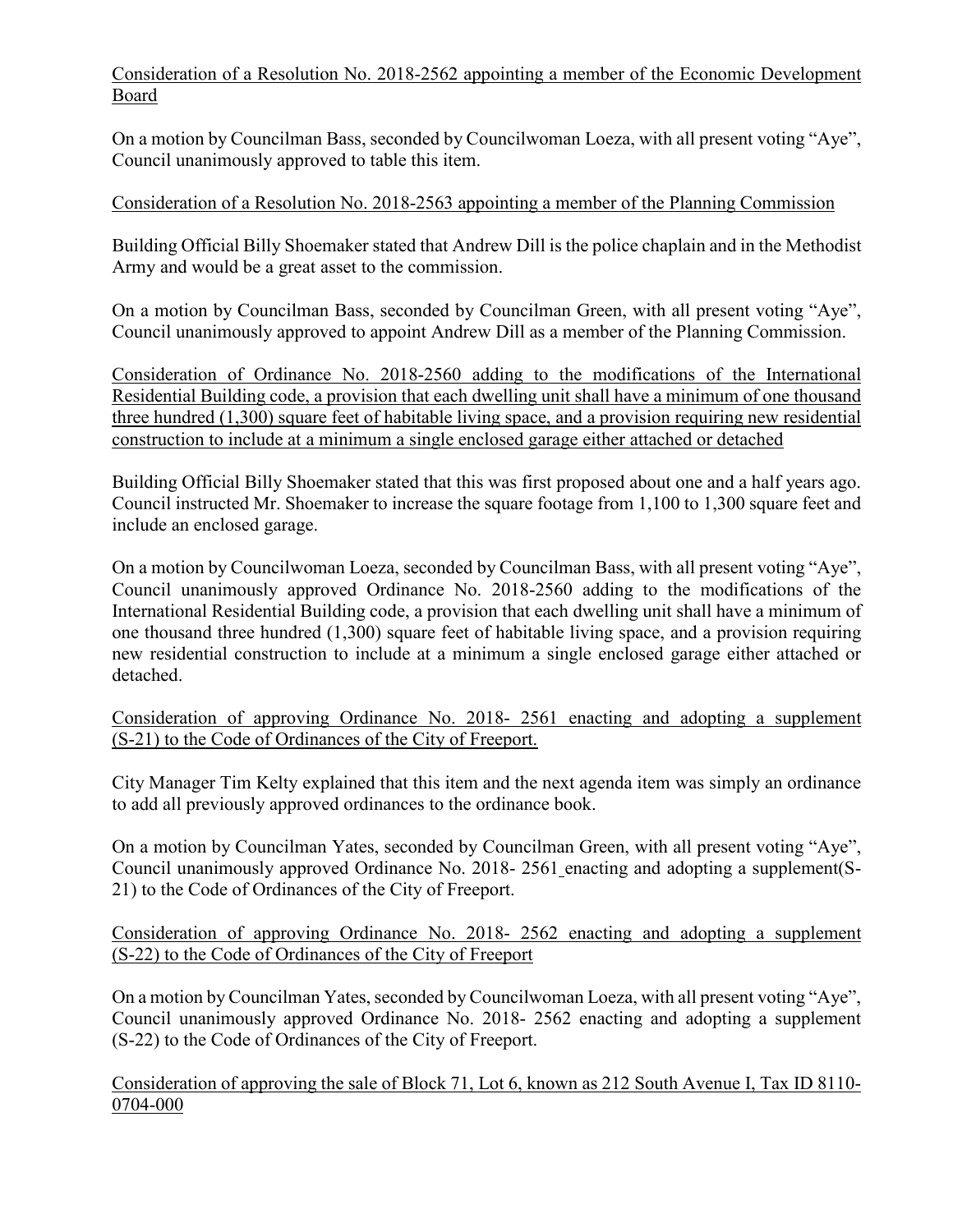Port Freeport had not made a written offer on the property.

On a motion by Councilman Bass, seconded by Councilwoman Loeza, with all present voting "Aye", Council unanimously approved to table the sale of Block 71, Lot 6, known as 212 South Avenue I, Tax ID 8110-0704-000.

Discuss and consider authorizing John D. Mercer & Associates (Engineer) to publish notice that the City of Freeport will accept Competitive Sealed Bids for "Skinner St. Elevated Storage Tank rehabilitation" and setting a bid date

Jerry Meeks with Veolia stated that the bid date had been set for November 28, 2018 and all that was needed was the logos that Freeport and BISD wanted to use.

On a motion by Councilwoman Loeza, seconded by Councilman Yates, with all present voting "Aye", Council unanimously authorized John D. Mercer & Associates (Engineer) to publish notice that the City of Freeport will accept Competitive Sealed Bids for "Skinner St. Elevated Storage Tank rehabilitation" and set a bid date.

Consideration of approving amending the City Personnel Policy Handbook regarding the City's observed holidays

Human Resources Director Loni Kershaw presented the proposed holidays for the 2018-2019 Fiscal Year. She stated that in previous years holidays had been observed by not approved by council. Mrs. Kershaw also stated that this was less holidays than Brazoria County observes.

On a motion by Councilman Yates, seconded by Councilwoman Loeza, with all present voting "Aye", Council unanimously approved amending the City Personnel Policy Handbook regarding the City's observed holidays.

Consideration of authorizing the City Manager to seek proposals from qualified accounting firms for audit services for fiscal year 2018-2019

City Manager Tim Kelty stated that he would like to seek proposals from other accounting firms to have a fresh set of eyes on the city's finances after what has happened over the last year.

On a motion by Councilman Yates, seconded by Councilwoman Loeza, with all present voting "Aye", Council unanimously approved amending the City Personnel Policy Handbook regarding the City's observed holidays.

## **WORK SESSION:**

### Mayor Troy T. Brimage announcements and comments

Mayor Brimage announced that there had been a bomb scare at the Police Station and the bomb was found to be inactive but turned over to the F.B.I.

### Councilman Green Ward A announcements and comments